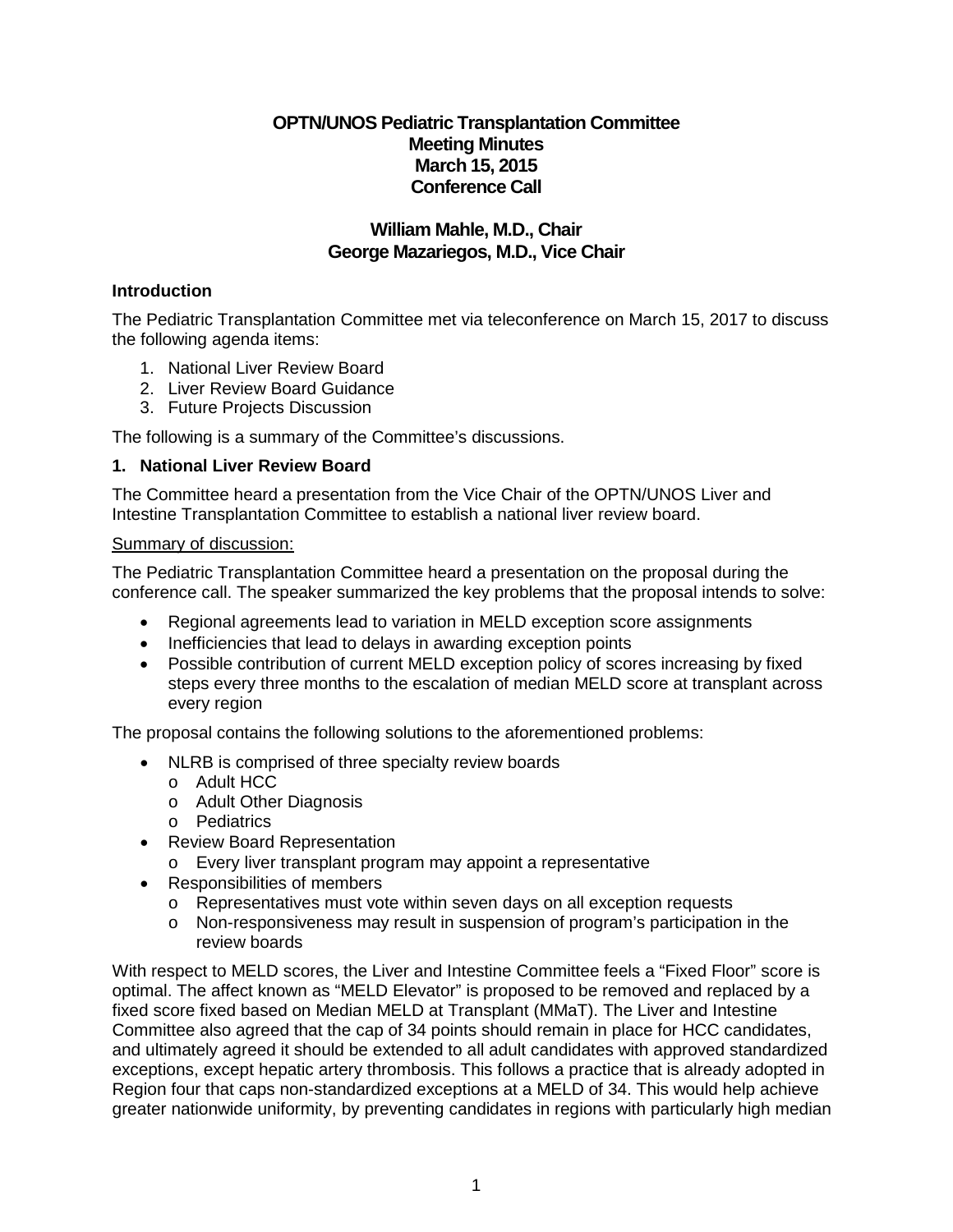MELD scores at transplant from receiving an undue advantage under the new policy. It also provides greater access for candidates that are registered according to their lab MELD instead of an exception.

The speaker then provided an overview of:

- review board composition
- member responsibilities
- changes to voting procedures
- Adult and pediatric (12-17 years old, <12 years old) standard exception scores
- Supporting evidence for the changes
- How liver transplant programs and the OPTN will implement this proposal

At the conclusion of the presentation, the Chair opened the floor for questions. One Committee member felt it was prudent to ensure pediatric candidates were not disadvantaged if their MELD or PELD score was below MMaT. They asked, should transplant programs consider requesting a certain amount of points over MMaT or exercise an appeal if the candidate is not transplanted at MMaT? For standard MELD or PELD exceptions, the option will always exist to approach the pediatric review board and request a higher score. The speaker clarified that most pediatric candidates do not have standard MELD or PELD exceptions. Further, the review board guidance that will be discussed later in the call will provide insight to the process.

Another member asked, were there plans to allow review board members to participate on mobile devices? The speaker acknowledged this point and indicated other colleagues have shared similar wishes. UNOS staff are investigating the possibility of this modification.

The Pediatric Committee understands the goals of the national liver review board proposal in to standardize how MELD, hepatocellular carcinoma (HCC), and pediatric exceptions are handled. The Committee was pleased to hear that the pediatric review board would be staffed by wholly pediatric liver transplant specialists. The Committee was also glad to hear of changes to review board structure that will allow the OPTN to deal with slow responding/non-responding review board members.

At the conclusion of the discussion, the Pediatric Committee unanimously supported the proposal as presented.

#### Next steps:

• UNOS staff will draft a response from the Pediatric Committee and share with leadership for review. Thereafter, the response will be posted on the OPTN website.

#### **2. Liver Review Board Guidance**

The Committee heard a presentation from the Vice Chair of the OPTN/UNOS Liver and Intestine Transplantation Committee guidance for the liver review boards.

#### Summary of discussion:

The Pediatric Transplantation Committee reviewed the proposal during the conference call. The presenter clarified that standard exceptions are included in OPTN Policy and the guidance presented applied to *non-standard* exceptions. The speaker then shared a brief synopsis of the diagnoses that appeared in the guidance, as well as the Liver and Intestine Committee's recommendations.

Although not explicitly stated in the document, the Pediatric Committee felt transplant programs applying for non-standardized exceptions may need request scores above the median MELD (or PELD). Clarifying this post-public comment would be helpful.